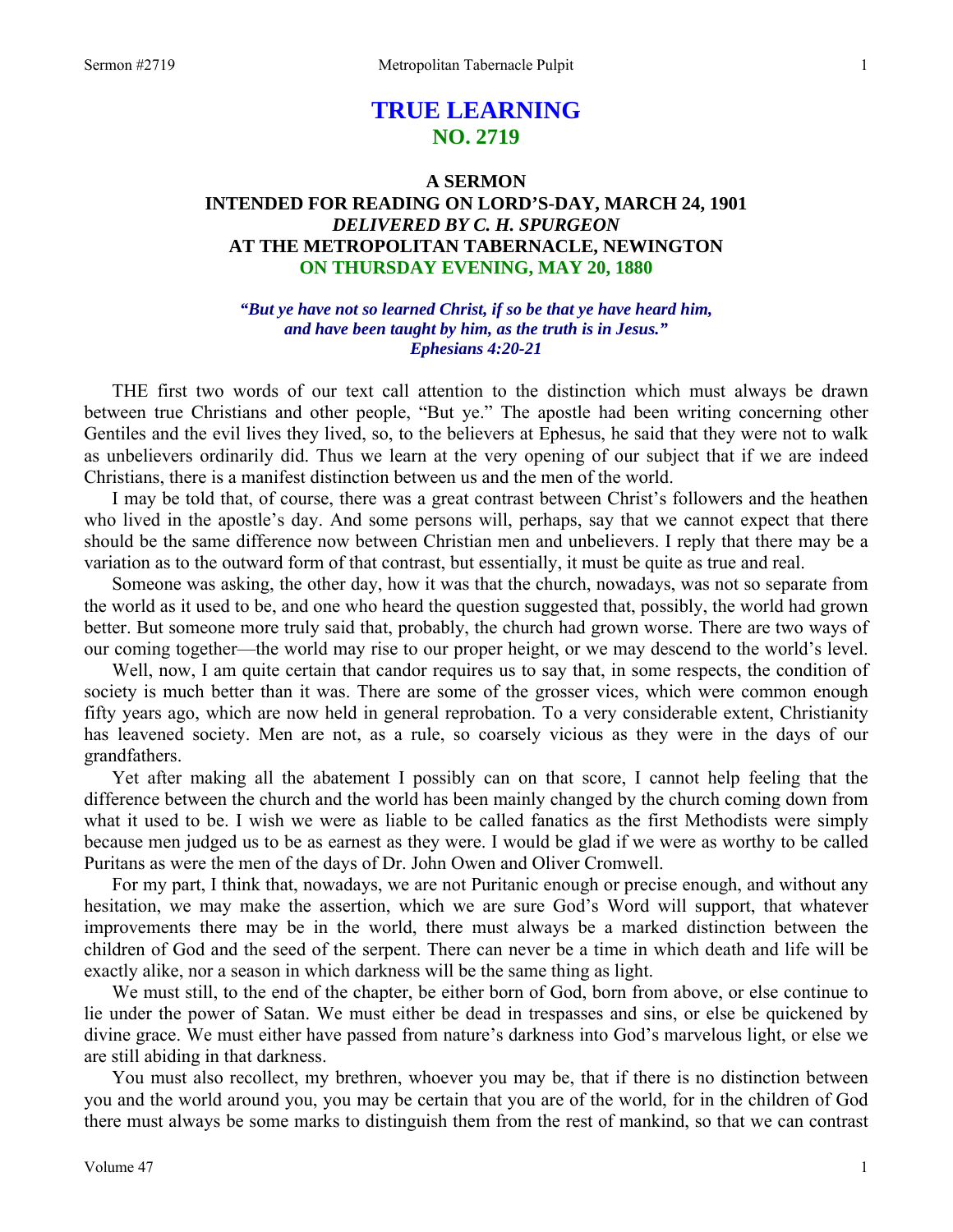them with the ungodly, and address to them the words of our text, "But ye have not so learned Christ." There is a something in them which is not to be found in the best worldling, something which is not to be discovered in the most admirable carnal man. A something in their character which can be readily perceived and which marks them as belonging to another and higher race—the twice-born, the elect of God, eternally chosen by Him, and therefore made to be choice ones through the effectual working of His grace. Note this fact at the very commencement of our meditation, that there is a clear distinction between Christians and all other people.

 Further, it appears from the text that the great means of this distinction is our being made into disciples to be taught of God, for the apostle says, "But ye have not so learned Christ." So that it is something which we have learned that makes us different from the rest of mankind. In our spiritual life, the first essential is conversion. This great change is like the turning of the helm which makes the boat head up in a new direction. But conversion is not everything.

 After the boat is turned, it has to be rowed, or else it will drift down the stream. If a man becomes Christ's disciple by conversion, he must remain Christ's disciple throughout the rest of his life by sitting at his Master's feet and receiving instruction from Him, for it is only as we are taught of God that we shall be able to keep up the high spiritual distinction between ourselves and the rest of mankind. We are under the tutorship of the Holy Spirit—He has taken us into His school—He has taught us something already—He is teaching us more now and He will keep on teaching us more and more till we shall know even as we are known.

 I want, at this time, as His divine power rests upon me, to try to speak a little, first, upon *our lesson.* "Ye have not so learned Christ." Secondly, I will say something upon *how we have not learned that lesson.* "Ye have not so learned Christ." And then, thirdly, I wi1l endeavor to tell you *how we have learned it*. We have learned it in this fashion—"If so be that ye have heard him, and have been taught by him, as the truth is in Jesus."

**I.** First, then, we are to think about THE CHRISTIAN'S LESSON. "Ye have not so learned Christ."

 It is a very uncommon expression which the apostle here employs, for it is not usual to learn a person, yet Paul says, "Ye have not so learned Christ," by which he did not mean merely learning the doctrine of Christ. Many a man knows what Christ taught and yet has not learned Christ. He has read the Bible. He may even have studied it after a fashion, and may know what orthodox doctrine is, so that he does not care to hear any other—he could stand up and tell you very correctly what the teachings of Jesus Christ are, yet he has not learned Christ. It is quite right that we should learn the teachings of Christ and value every word that He has spoken. Still, that is not the main lesson that the Christian has to learn.

 Nor is it merely learning Christ's precepts, for we might learn them all and yet not have learned the one lesson that is essential to our Christian life—to learn Christ. Some men are very earnest, and rightly so, to learn all the ceremonies that Christ has taught us. There are not many of those ceremonies and people make great mistakes concerning them, notwithstanding their earnest zeal to be correct.

 But supposing a man should know all about believer's baptism and the Lord's supper, according to their Scriptural mode and meaning, still, that is not the lesson spoken of in the text. Neither doctrines, nor precepts, nor ordinances will suffice as the life-lesson of a Christian—it is the blessed person of our Lord that we must learn.

 Paul also meant a great deal more than merely learning about Christ. I think the distinction will readily strike you. A man may know much about Christ—whose Son He is, what work He came to do, what He is still doing, and what He will yet do at His glorious appearing. He may have sufficient understanding about Christ to be able to be a teacher of others and to be reckoned a theologian. And yet, for all this, he may never have learned Christ. That is quite another thing.

 I know much about many people as far as their history can be known by a stranger to them, yet I do not know them. I have never spoken to them, I have never even seen them. There are many persons, I am sure, of whom you can truly say that you know everything that can be known about them, for their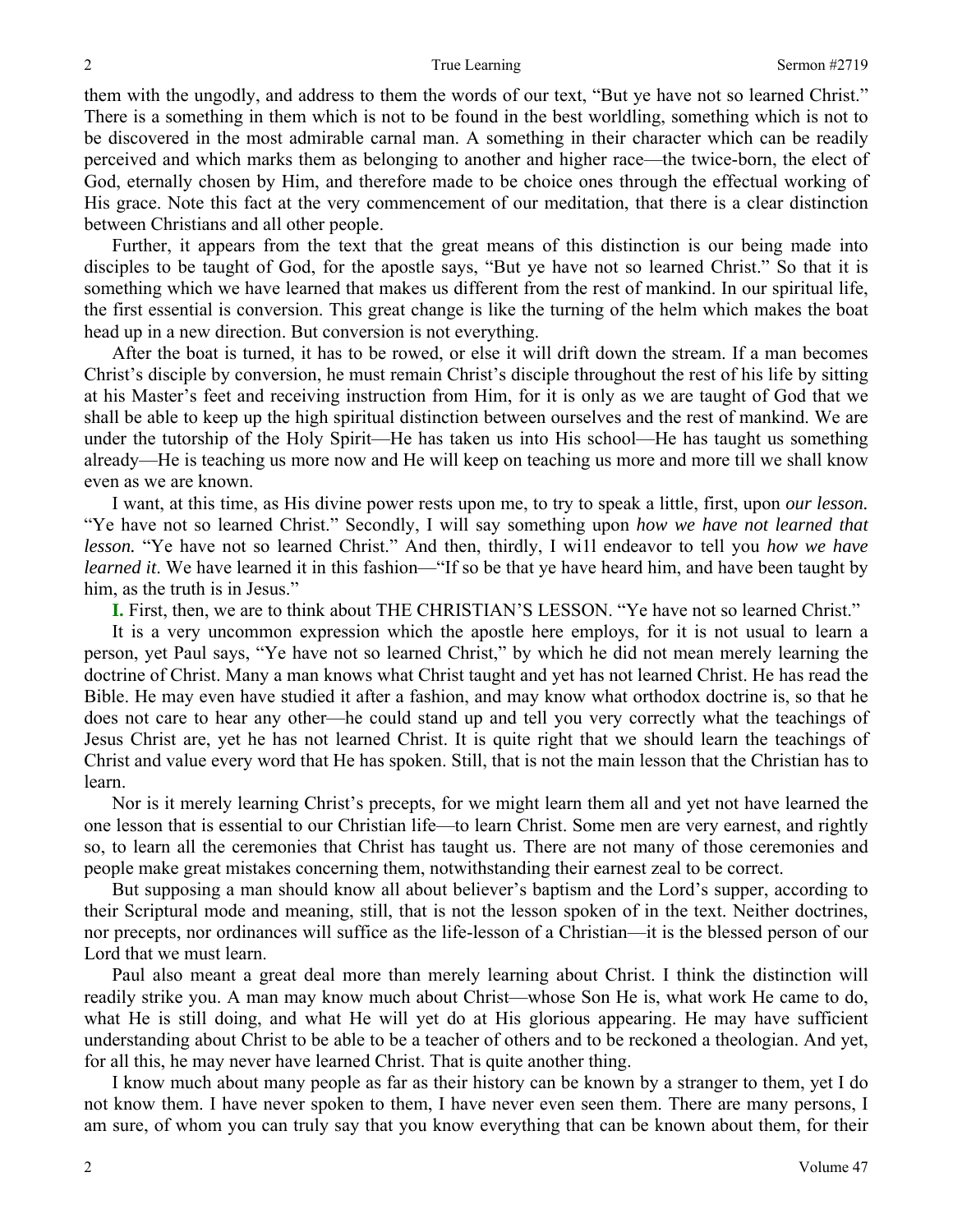whole career in so well-known and you have been told so much concerning them—yet you do not know them. To use Paul's word, you have never "*learned*" them. Beware, then, of being satisfied with knowing about Christ, for the life-lesson of a Christian is to know Him—to learn Him. What does this mean?

 It means, first, that you and I must *know Him as a personal Christ*. We must know Him as being a real Savior, actually existing, to whom we have come, with whom we have spoken, and who has also spoken to us, and of whose existence we can have no doubt, because we know Him and are known of Him. It does not mean that He is so little known to us that we can just detect and discover Him, but that we have so learned Him that we know Him—know His heart, know His voice, know that secret of the Lord which only He can reveal, and which He tells to none but those who are truly His own.

 This is the very essence of true religion—personally living with a personal Savior, personally trusting a personal Redeemer, personally crying out to a personal Intercessor, and receiving personal answers from a Person who loves us and who manifests Himself to us as He does not unto the world. To many people, Christ is only a name to bow at, not a person to embrace. To some, Christ is merely the name by which they designate their religion, such as it is. But to us, beloved, I trust that He is much more than a name—"a living, bright reality," who abides with us and in whom also we abide.

 Next to this realization of His personality and the entering into communion with Him, learning Christ means *knowing His nature*. As long as we have known Christ, we have known that He is divine. Indeed, many of us knew that before we really and savingly knew Him. Since we were little children we never had any question about Jesus Christ being "very God of very God," and if anybody had called us Socinians or Unitarians, we should have been deeply grieved, because we always held the doctrine of His divinity.

 But now we know that He is God, for "his eternal power and Godhead" have been proved in our spirit. He has taken away from us a mass of sin which none but God could have removed. He has breathed peace into us, even the peace of God which passeth all understanding. He has helped us when we have been staggering under a burden too heavy for us to bear, and He has borne it for us as none but God could have done.

 Our Lord Jesus has not only revealed Himself to us, but He has also made our true selves known to ourselves by that omniscient power which dwells in none but God, and we have said to Him as emphatically as Thomas did when he put his finger into the print of the nails, "My Lord and my God." I never care to read any arguments about the deity of Christ—I should as soon think of reading a book which sought to prove the existence of my mother. This is a matter which I know for myself. I have tried it and proved it, and felt its power.

 As to the humanity of Christ, beloved friends, we always knew that He was human. I suppose that none of us ever had a doubt about that as a matter of head knowledge, but now we know Him to be human because we have been with Him. He has felt for us as none but a Brother born for adversity could feel. He has looked at us, sometimes, in our griefs, with such eye as no angel ever had. And only such a wondrous person as the Son of Mary, the Man of sorrows and acquainted with grief, would have given us such a look as we have received from Him.

 And He has spoken home to our heart words of such matchless tenderness as only one who was akin to us, and who had been tempted in all points like as we are, could ever have invented and uttered to us. Just as truly as we know Him to be God, we also know Him to be man. It is not now to us a matter of doctrine alone—it is not a matter needing to be proved—we do not now desire even Scriptural proof, for we have seen Him ourselves. We have spoken with Him personally and now we not only believe His Word, but our own heart has proved and tested beyond all question that He is Emmanuel—God with us. I hope I have made plain the distinction between knowing doctrinally that Christ is God and man, and personally learning Him in His combined nature.

 The next part of the lesson we have to learn is *to know Christ in His various offices*. Did they not tell us, in our first Sunday school, that Christ is Prophet, Priest, and King? Yes, and from our childhood's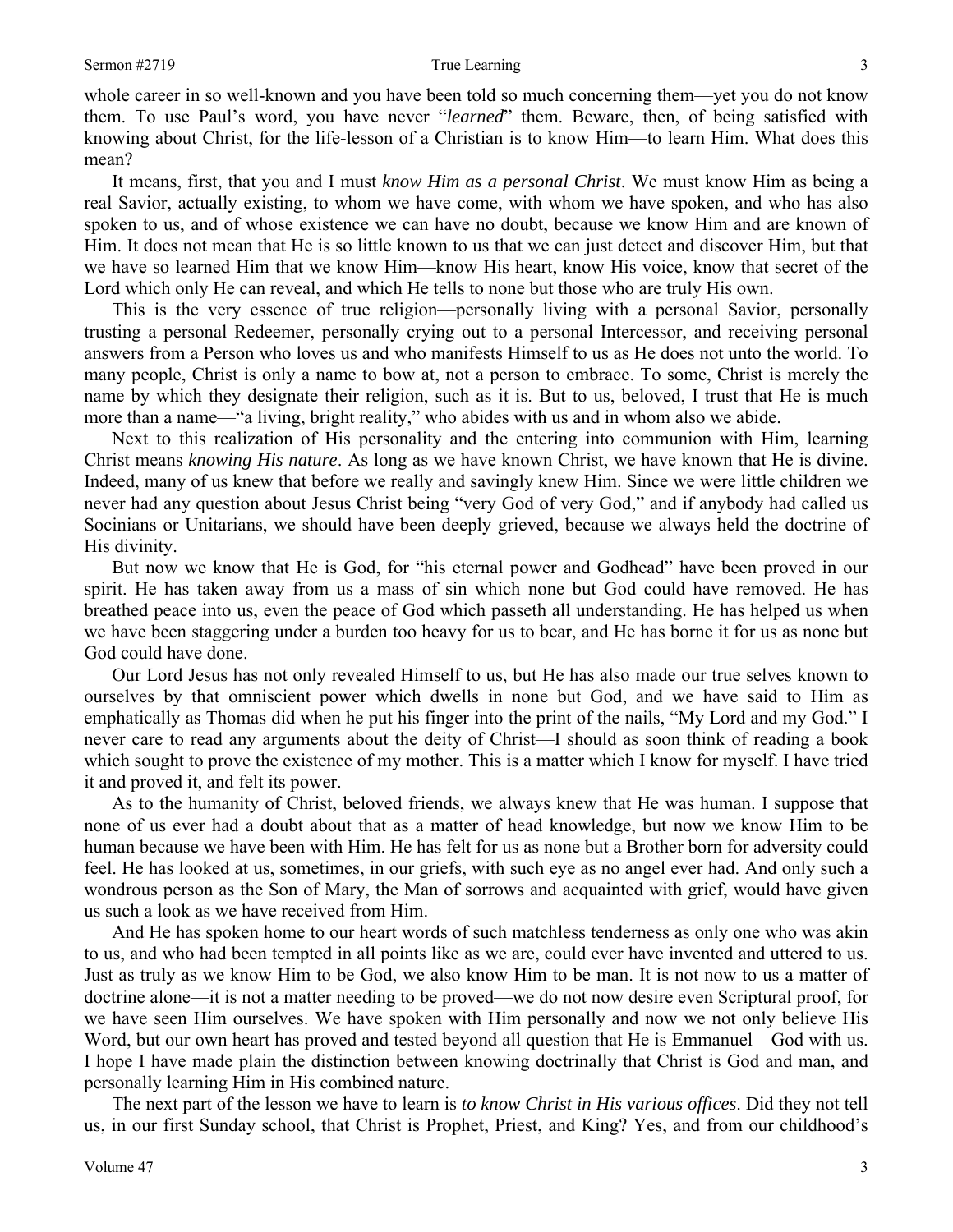days we believed that He was all that. But now, beloved, many of us know that He is a Prophet, for, as I have already observed, He has read our hearts and He has told us things that none but a Prophet of God could know. He has revealed the condition of our hearts to us, He has shown us our sins, He has discovered our needs, and He has also supplied those needs, and restored peace to us, and brought us to Himself, and revealed to us the truth of God as we were able to bear it.

 We also have no question concerning His priesthood. We always did believe in it, but now we have learned it in another fashion. Not long ago, some of us stood, covered with filth from head to foot, and we heard one sing,

> *"There is a fountain filled with blood, Drawn from Immanuel's veins. And sinners, plunged beneath that flood, Lose all their guilty stains"—*

and we came to that fountain and were plunged beneath that flood, and we lost all our guilty stains. By faith we saw the Lord Jesus as our great High Priest, standing at the altar, and offering Himself as the Lamb of God that takes away the sin of the world.

 And now that He has taken away our sins, and our conscience has a sweet rest in a sense of acceptance in the Beloved, we have learned Christ's Priesthood not only out of the Book, but because the blood of His atonement has been sprinkled upon us. God has seen the blood and has passed over us. The blood of Jesus Christ, His Son, has cleansed us from all sin, that blood has brought us nigh to God, and at this very hour it is speaking to our heart better things than the blood of Abel ever spoke. And thus we have learned Christ as our Priest.

 It is the same with His Kingship. Some of us never doubted that Christ is a King. We were brought up to believe it, but in a much higher sense, we feel Him to be our King now. We have bowed our willing neck to His gracious rule and we can feel Him reigning over our stubborn but subdued lusts, which would never have been conquered, and we ourselves would never have been led into happy captivity except through His gracious sovereignty. And now we do rejoice that within our spirit we have learned Christ for ourselves, and we know Him as "the blessed and only Potentate, the King of kings, and Lord of lords."

 Dear hearers, can you follow me in all this? Do you know anything experientially concerning what I have been saying? Perhaps some of you do not—and that is not altogether surprising, for there is many "a master of Israel," like Nicodemus, who knows not these things. It is one thing to be a fluent talker about theological truths, but it is quite another thing to know Christ personally, to lay hold of Him by faith so as to be able to say, "I am my Beloved's, and my Beloved is mine;" "let him kiss me with the kisses of his mouth: for thy love is better than wine." Where that declaration is true, there is more in it than in all the eloquence of Demosthenes and Cicero. Doctors of divinity may know many things and yet not have learned Christ. But he who has learned Christ has been taught of God.

 This blessed instruction will go further still, dear friends, when we come to *know Christ as to His character*. frequently I advise you all to read the life of Christ as it is recorded by the four evangelists. That is the best, "Life of Christ," that was ever written or ever will be. And all the rest of the "Lives of Christ" might as well be burnt, for you can get a better idea of Christ's life from the four Gospels than from all other books put together. If you read aright the life of Christ as it is recorded in the inspired Word, you will be struck with it and delighted with it. And if you are a candid person, you must be charmed with it. But you will never truly learn it until God the Holy Spirit renews your own heart and teaches you to love it, and makes you to be like Christ Himself was.

 A man has not learned writing till he can write, and a man has not fully learned Christ till he lives like Christ—and that fact puts many of us on a very low form in the school of the divine Teacher. If a man wants to learn a trade, he will have to do a great deal beside walking in and out of a workshop, and seeing how everybody else does certain things. He who properly learns a trade must learn it himself by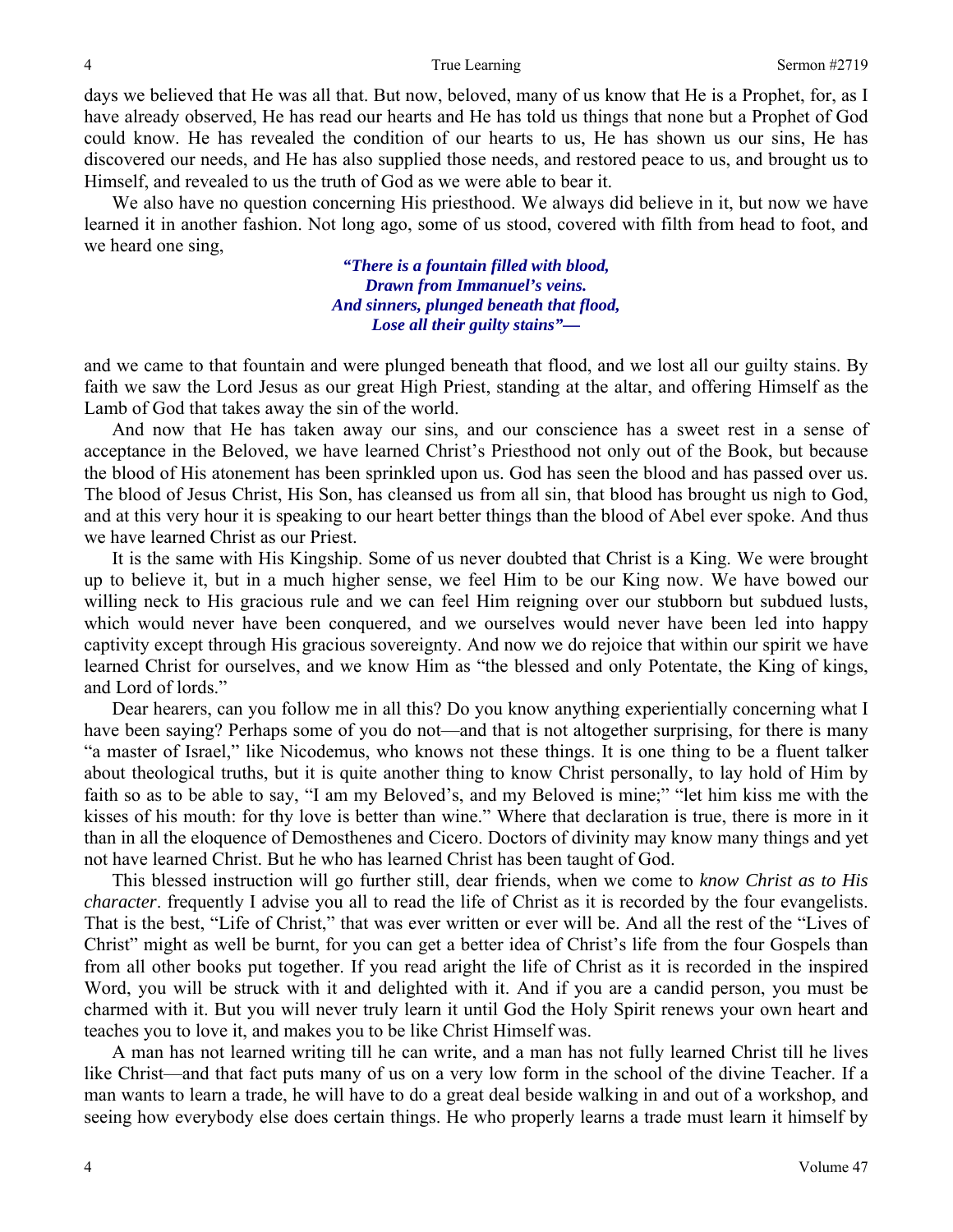practically working at it, and he who really learns Christ's character is the man who himself has Christ's character—there is at least something of likeness to Christ about him.

 I hope I can say of many here present that they are learning Christ, and that they have learned Christ so that, in one point and another, there is something about you which should make men say, "They have been with Jesus"—"they have learned him." He who lies down in beds of spices will smell of their sweetness, and he who lives with Christ will soon catch the savor of Christ. This is what we are aiming at—to learn how to write as Christ did, imitating both the upstrokes and the down strokes that are in the perfect copy—to learn the trade and business of holiness after the manner in which Christ carried it on while here below. There will be, doubtless, many flaws and imperfections in our imitation of Him, but still, we shall have learned something of the sacred art of doing our Father's business and giving ourselves up wholly to His glory. I pray that we may all practically learn Christ in this way.

 When that comes to pass and we know the character of Christ, we then come *to know the sweet influences of Christ's person*. Knowing Him, we see what charms there are in Him and what power He has over human beings under all manner of circumstances. Did you ever feel Christ's power to break the heart! Ye have not learned Him till you know that, for He has a way of speaking in such loving tones that the heart seems broken all in pieces.

 Have you ever learned His power to heal the heart that He has broken? Do you know it for yourself? Has your poor broken spirit, bleeding from a thousand wounds, suddenly found an effectual remedy for its impending destruction and rested in peace? Oh, what charms there are in Christ to all true Christians! If you have ever really learned Him, you know how He can take you up out of the cold world where you are lying freezing at His door, and lift you right inside where the fire is brightly burning and fill you with intense delight.

 You know how, when you are creeping along the road, He can come and bear you up as on eagle's wings, and how, when you can scarcely stir a foot towards heaven, He can, on a sudden, make your soul like the chariots of Amminadib. Have you ever felt such raptures as Paul experienced when he was caught up to the third heaven and did not know whether he was in the body or out of the body? Have you ever felt that influence of Christ which makes a man's life to become sublime and causes his every action to become something far beyond what mortal man unaided could ever perform?

 Have you ever known what it is, through the power of Christ, to sit with Him in the heavenly places and from that altitude to look down on all the world, and to despise it utterly as thing for babes to play with or as a fool's bauble, while you have reveled in the eternal glories and the infinite bliss that God has prepared for you? Read Rutherford's letters and if you have a spiritual understanding, you will say, "This man had indeed learned Christ." He was like a harp, responsive to Christ's lightest touch. His Master did but lay His hand upon the string, and the music came out at once.

 But you and I are often like an untuned harp, even our Lord's hand brings no music out of us because we are not in a fit condition. Oh, that we might all truly know Christ and the power of His resurrection—ay, and the power of His glorious second coming—and the power of His spiritual presence when He draws near to us in all His love and grace!

 So, dear brethren, learning Christ really comes to this—personal acquaintance with Christ, personal knowledge of His nature and His offices, a personal experience of His power over the human heart, a personal knowledge of Him by the surrender of yourself to Him, and by His coming to incorporate you with Himself till, as it were, Christ shall live in you, and you shall live in Christ, and you two shall be one henceforth and evermore.

 There is a great deal more in this subject than I can bring out of it, but I must leave this part of it with you for your quiet meditations.

**II.** Now, secondly, and very briefly, the apostle says something about HOW WE HAVE NOT LEARNED OUR LESSON. "Ye have not *so* learned Christ."

 There are some people who say that they have learned Christ, *yet they remain just as they were before*. They say that they are Christians, yet their lives give the lie to their language. They walk as other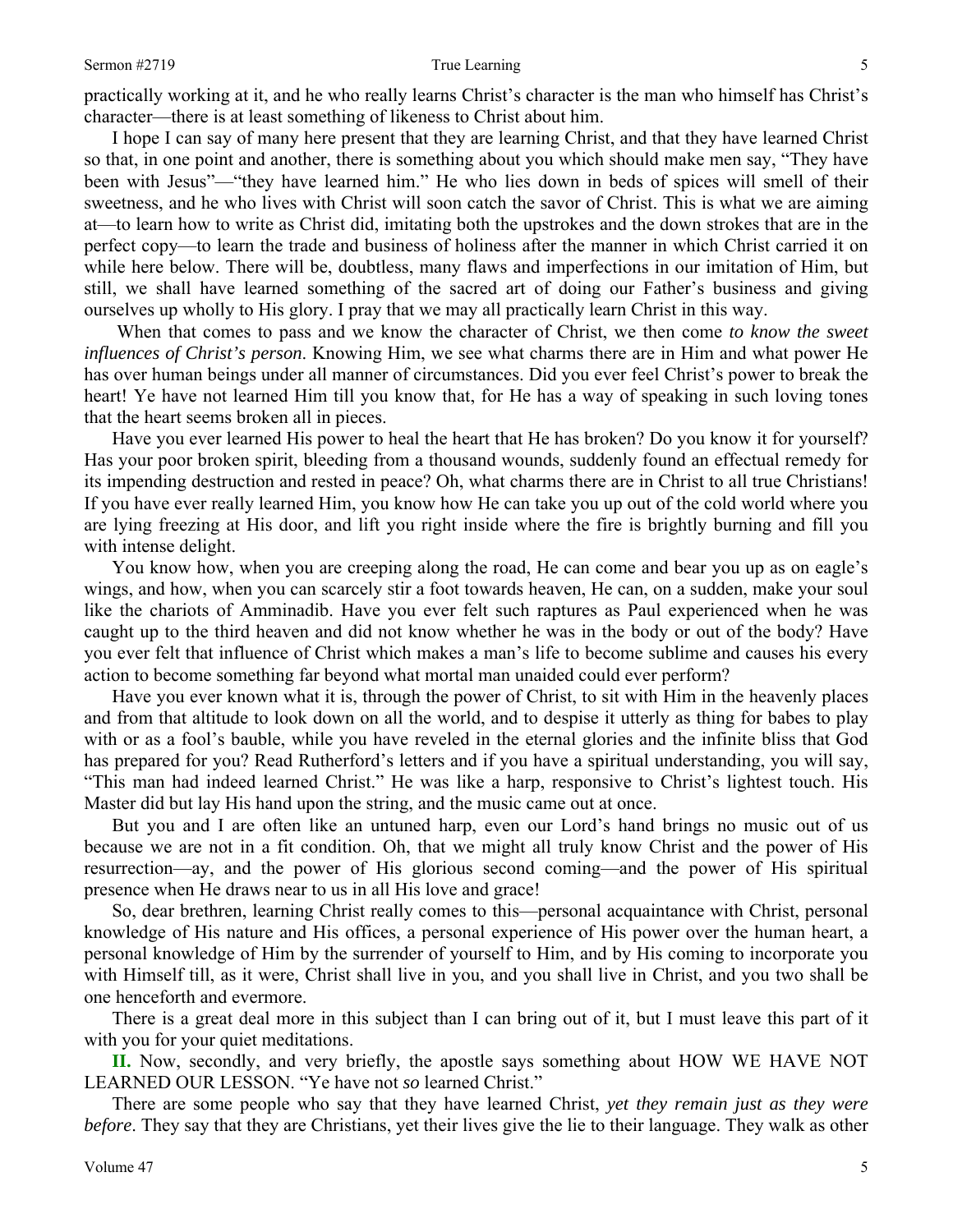Gentiles walk, yet they go to godly assemblies and they sing pious hymns. But beloved, "Ye have not so learned Christ"

 Some even profess to have learned Christ *so as to make an excuse for their sin* out of the very fact that He is so ready to pardon. They think that sin is a small matter and that it will have no serious consequences—"but ye have not so learned Christ." We never hated sin so much as we have done since we learned what it cost our Lord to put it away. There are some who say that they have learned Christ, *yet they never obey Him, nor serve Him, nor try to imitate Him*. "Ye have not so learned Christ."

 God save us from a dry doctrinal knowledge of Christ! God save us from any kind of knowledge of Christ which is not in connection with true saving faith in Him and with a practical obedience to Him! There are some who talk much of what they know concerning Christ, who even commit sin in His name. We have nations marching to battle, to kill and plunder and murder in the name of Christ! What did the Spaniards do, in years gone by, with the Indians, but plunder and slaughter them professedly in the name of Jesus Christ? And there are some, in nominally Christian countries today, who act in the same fashion. The Lord have mercy upon them! "But ye have not so learned Christ."

 We have met with some people who imagine that *they cannot have their sin conquered*. They think that they will be saved, but that sin is to have the mastery over them—but we have not so learned Christ. We have learned Him after this fashion, that we desire to be perfectly like Him, and we believe that we shall be. We are aiming at this, and asking Him, by His Spirit, to change us into His own image from glory unto glory. And we are looking forward to the day when we shall see Him as He is, and shall be altogether like Him.

 When a man enters a room where the walls are covered with mirrors, he sees his own likeness reproduced on all sides—here, and there, and there, and there—so is it with Christ in heaven. All the saints reflect His image and He sees Himself in them all. This is their glory and it is also His glory that He has given His image to them, and it is that image which we desire to reproduce even now.

 Beware, dear friends, of trying to learn Christ in any other way but this practical way of which I have been speaking. Never be satisfied with a theoretical knowledge of Christ, nor with mere head knowledge of Christ, nor with a hypocritical knowledge of Christ.

**III.** Now, in the third place, we will notice HOW WE HAVE LEARNED CHRIST.

 I call your particular attention to the latter part of the text. "If so be that ye have heard him." *We must be taught by Christ and by the Holy Spirit*. Dear brethren, do you say that you know Christ, that you have learned Christ? Tell me how you have learned Him. "I heard our minister preach." Yes, yes, but did you hear Christ? The only way of learning Christ is this—"If so be that ye have *heard* him." You never know Christ by merely hearing men, you must hear Christ Himself.

 Do you not recollect His own words, "My sheep hear my voice"? They not only hear the voice of the under-shepherd, but they hear the voice of the chief Shepherd, the good Shepherd, that great Shepherd who laid down His life for the sheep, and you never can know Christ unless you have thus heard Him speaking personally to you. You must regard the various sayings of Christ, recorded in this Book, not merely as things written in the Bible, but as the very words of the living Christ spoken afresh to you each time you read them—just as though they had never been uttered before.

 Perhaps you say, "Well, sir, all I know of Christ, I have learned from the Bible." It is quite right that it should be so, but how did you read the Bible? Did you merely become familiar with the letter of it and get what you could out of it by your own wit and wisdom? Then you have not yet learned Christ, for it is only as the Holy Ghost shall make the printed letter to be the very voice of Jesus Christ Himself to you that you will ever truly know Him.

 I do not see how I am to know a man to whom I have never spoken and who has never spoken to me. He may pass my house day by day, yet if we never speak to one another, I cannot get to know him. A certain philosopher once said, "Speak, and I shall see you." So we may say to the Lord Jesus Christ, "Speak to me, Lord, and then I shall know You." None but Christ can manifest Christ. You cannot see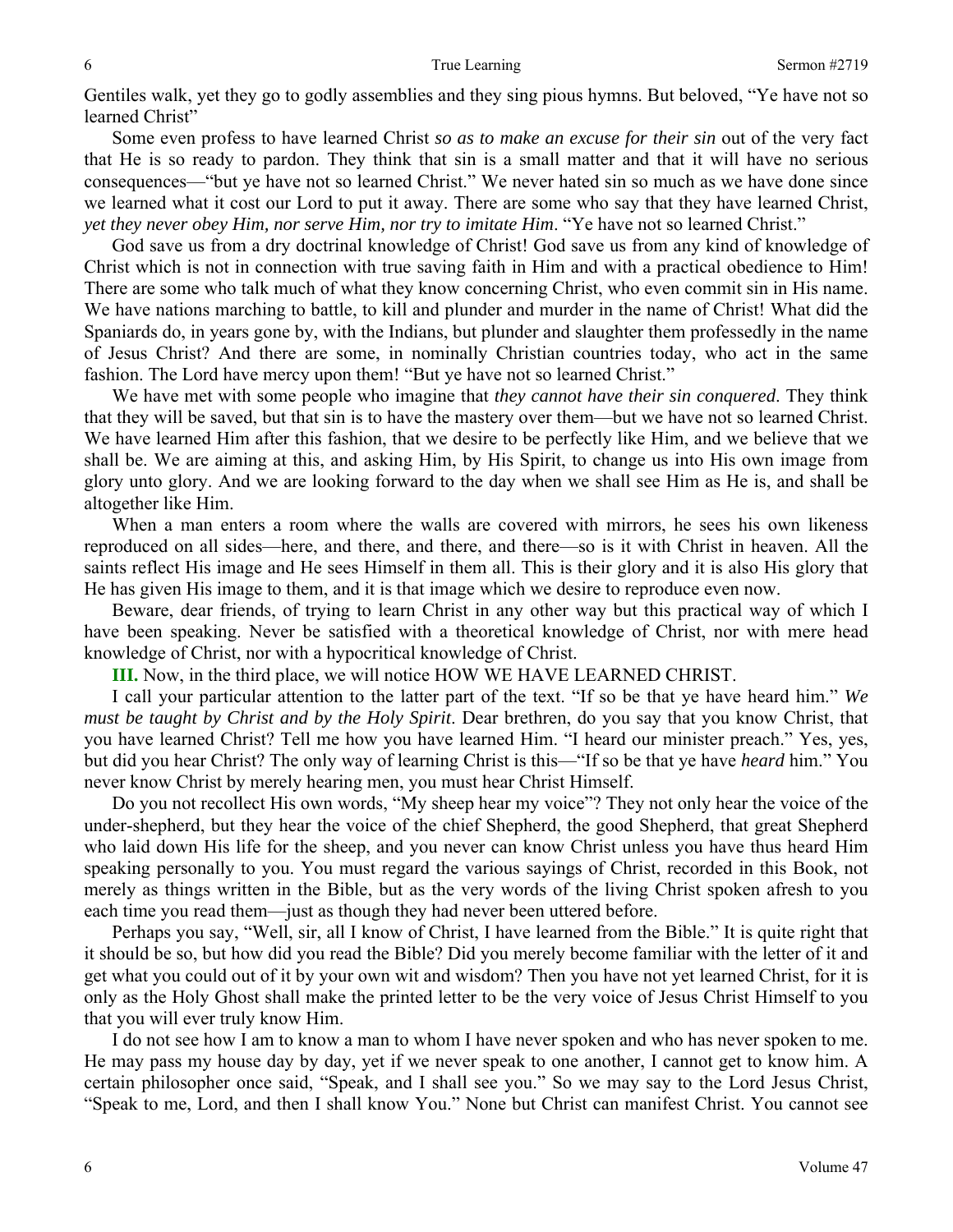the sun except by its own light—neither can you see Christ except by His own light, that is, by the Holy Spirit.

 Now notice the next sentence. "And have been taught by him." The Greek is "in" Him—"and have been taught in him." That is to say, *the only way of learning more of Christ is by being in fellowship with Him*. It very frequently happens to me that somebody calls to see me professing to have a message from God to deliver to me. It is usually some crack-pot individual or other, who is not quite right in the upper story.

 But I will not receive messages that come in that fashion—if the Lord wants to say anything to me, He knows where I live. I feel inclined to talk to these people as John Bunyan did to the Quaker who went to Bedford Jail and said to him, "Friend Bunyan, the Lord has sent me with a message for you, and I have been over half of England trying to find you." "Nay," said honest John, "thou art telling a lie, friend, for if the Lord had sent thee to me, He would have directed you straight here. I have been in this prison for the last twelve years and He has known all the time where I was."

 These roundabout, cross-country messages do not come from Christ at all. We learn Him by being with Him. Is it not said that if you want to know a man, you must live with him? Mr. Whitefield was once asked the character of a certain person, but he replied, "I cannot tell you." "Why not?" the inquirer asked. "Because I have never lived with him. After I have lived with him for a while, I shall be able to tell you what I think of him."

 So, if you want to know the Lord Jesus Christ, you must live with Him. First He must Himself speak to you and afterwards, you must abide in Him. He must be the choice Companion of your morning hours, He must be with you throughout the day, and with Him you must also close the night. And as often as you may wake during the night, you must say, "When I awake, I am still with thee." There is no way of fully learning Christ except by being perpetually with Him.

 I should suppose that a man who has been in heaven five minutes, actually beholding Christ, knows more of Him than the most instructed member of the assembly of divines ever learns here below. Oh, how much we shall learn of Christ in our first glimpse of Him! Oh, that these eyes could behold Him even now! Some people talk and write a great deal about what we shall see in heaven, but I do not pay much heed to what they say. It will be a long while before I shall want to take my eyes off my Savior. I agree with Dr. Watts in that verse which we have often sung,

> *"Millions of years my wondering eyes Shall o'er Thy beauties rove; And endless ages I'll adore The glories of Thy love."*

We shall learn Christ faster there than we can here because we shall always be with Him, and we shall see Him as He is.

 The last part of the text says, "and have been taught by him, as the truth is in Jesus." There is no word, "the," in the original, it is "as truth is in Jesus." That is to say, we must truly know Christ as truth, and *it should be our desire to know truth even as it is in Him*. Truth is in Christ fully, so we must seek to know it fully. Truth is also in Christ, practically—it is embodied in Him. Truth in Christ was not a mere philosophy, not simply dry doctrine, but He lived the truth, yea, He was the truth.

 This is how we want to know Christ—till truth in Christ shall be truth revealed to us, truth embodied in us, truth lived out again by us "as truth is in Jesus"—every lie put far away from us, all guile and deceit forever banished. As truth was in Jesus, with no fiction and no guile—as He was pure, simpleminded, childlike—so shall we become through learning Him and being made like Him. We, too, shall become true, transparent, candid, honest, upright, Christ-like men.

 I wish we were all like that, dear friends, but we know too much, or think we do. We are too cunning and look too much round about us to be as Christ was. People laugh at us if we wear our hearts upon our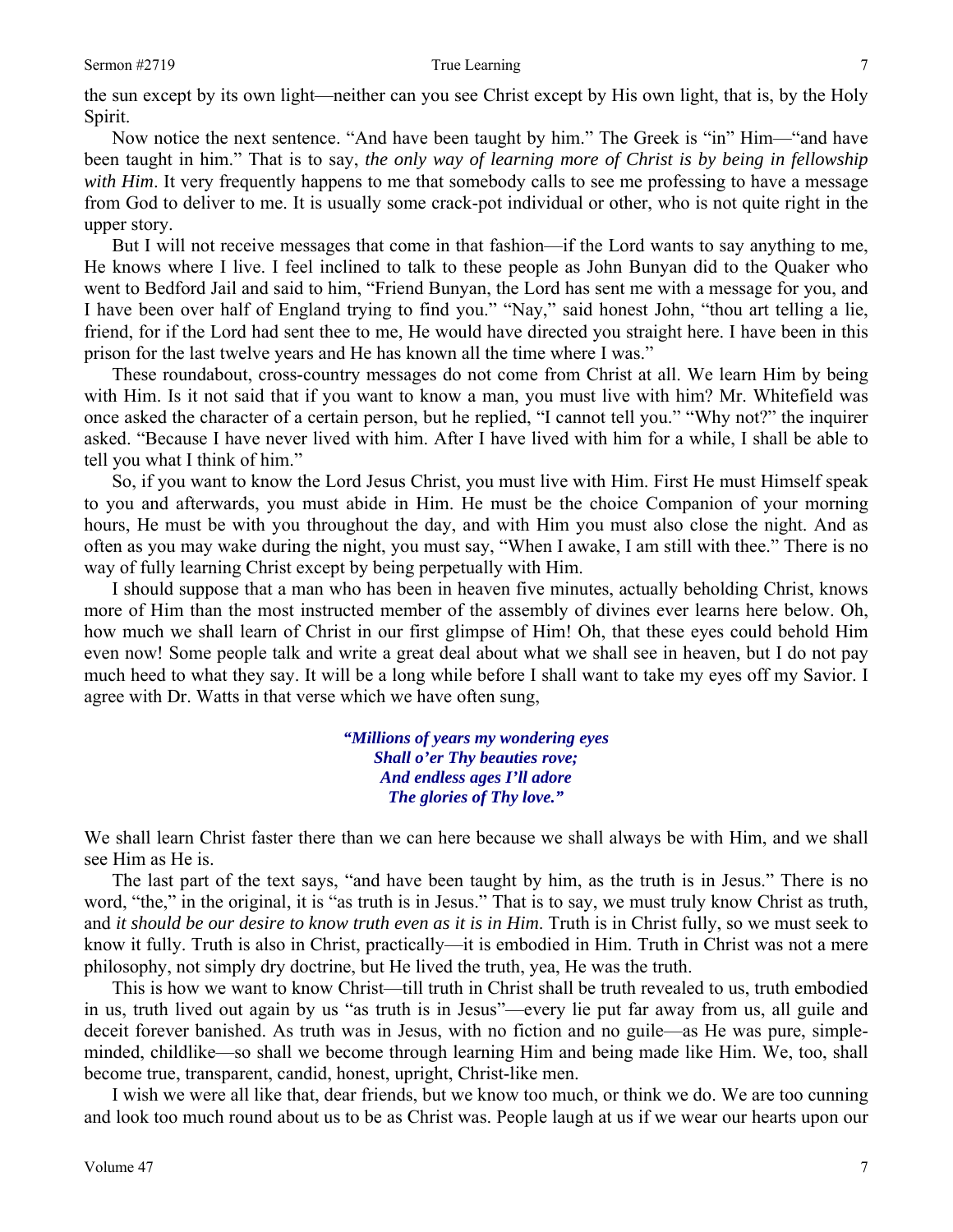sleeve for birds to peck at. And we think that we should keep ourselves to ourselves, and be careful, and cautious, and even suspicious of all we meet. Oh, but I would rather be taken in a thousand times than suspect other people! It is better to wear your heart wide open, though men laugh at its every movement, than it is to cover it up and try to conceal what we really are.

 God make us like the holy child Jesus—children of God, with Christ Jesus for our elder Brother! That is what we shall be when we have learned Christ, and have heard Him, and have been taught by Him as truth is in Him. May it be so with all of us! God bless you and help you to cherish and to realize this desire, for Christ's own name's sake! Amen.

### **EXPOSITION BY C. H, SPURGEON**

### *ZECHARIAH 13*

**Verse 1.** *In that day there shall be a fountain opened to the house of David and to the inhabitants of Jerusalem for sin and uncleanness.* 

 They shall see their pardon when they have truly seen their sin. When once the foulness of their transgression is perceived, then the fountain of cleansing shall be perceived, too. No man ever knows the preciousness of the God-given remedy till he has felt the force of the terrible disease. No one by faith plunges into the crystal fount of perfect cleansing without first lamenting the filthiness which needs to be removed.

**2.** *And it shall come to pass in that day, says the LORD of hosts, that I will cut off the names of the idols out of the land and they shall no more be remembered: and also I will cause the prophets and the unclean spirit to pass out of the land.* 

 Where there is pardon, there is sure to be sanctification. The idols must fall and the false prophets must go. We cannot have our sins and have a Savior, too. If we have Christ to blot out our sin, we must have the same Christ to remove sin as to its authority, power, and dominion over us.

**3.** *And it shall come to pass, that when any shall yet prophesy,—* 

When any false prophet shall still pretend to prophesy,—

**3.** *Then his father and his mother that begat him shall say unto him, Thou shalt not live; for thou speakest lies in the name of the LORD: and his father and his mother that begat him shall thrust him through when he prophesieth.* 

 So intense shall be the hatred of false prophets, that men shall not spare even their own children. They shall abhor them when they stand up against the Lord of hosts and against His truth.

**4.** *And it shall come to pass in that day, that the prophets shall be ashamed every one of his vision, when he hath prophesied; neither shall they wear a rough garment to deceive:* 

 They shall give up this wicked employment at once and forever. Just as when one who has pretended to tell fortunes, is converted, and he forsakes that evil occupation, so converted men must never be in association with those who are familiar with the spirits of the dead, and who practice sorcery and the like abominations. Everything of the kind is to be abhorred by godly men and they must turn away from it with holy horror and disgust.

**5-6.** *But he shall say, I am no prophet, I am an husbandman; for man taught me to keep cattle from my youth. And one shall say unto him, What are these wounds in thine hands?* 

What are these marks of the idol gods and goddesses? Have you not been branded with them? Did you not belong to the accursed fraternity that worship idols and receive *the stigmata* in their hands?

 **6.** *Then he shall answer, Those with which I was wounded in the house of my friends.* 

 Idolatry shall become so detestable a thing that he will say anything rather than acknowledge that he has had aught to do with idols. Those very marks in which the false prophets once gloried, they shall loathe. The Brahmin shall throw away his sacred thread and those who have been tattooed in honor of other false gods shall hate the marks of shame that are upon their persons.